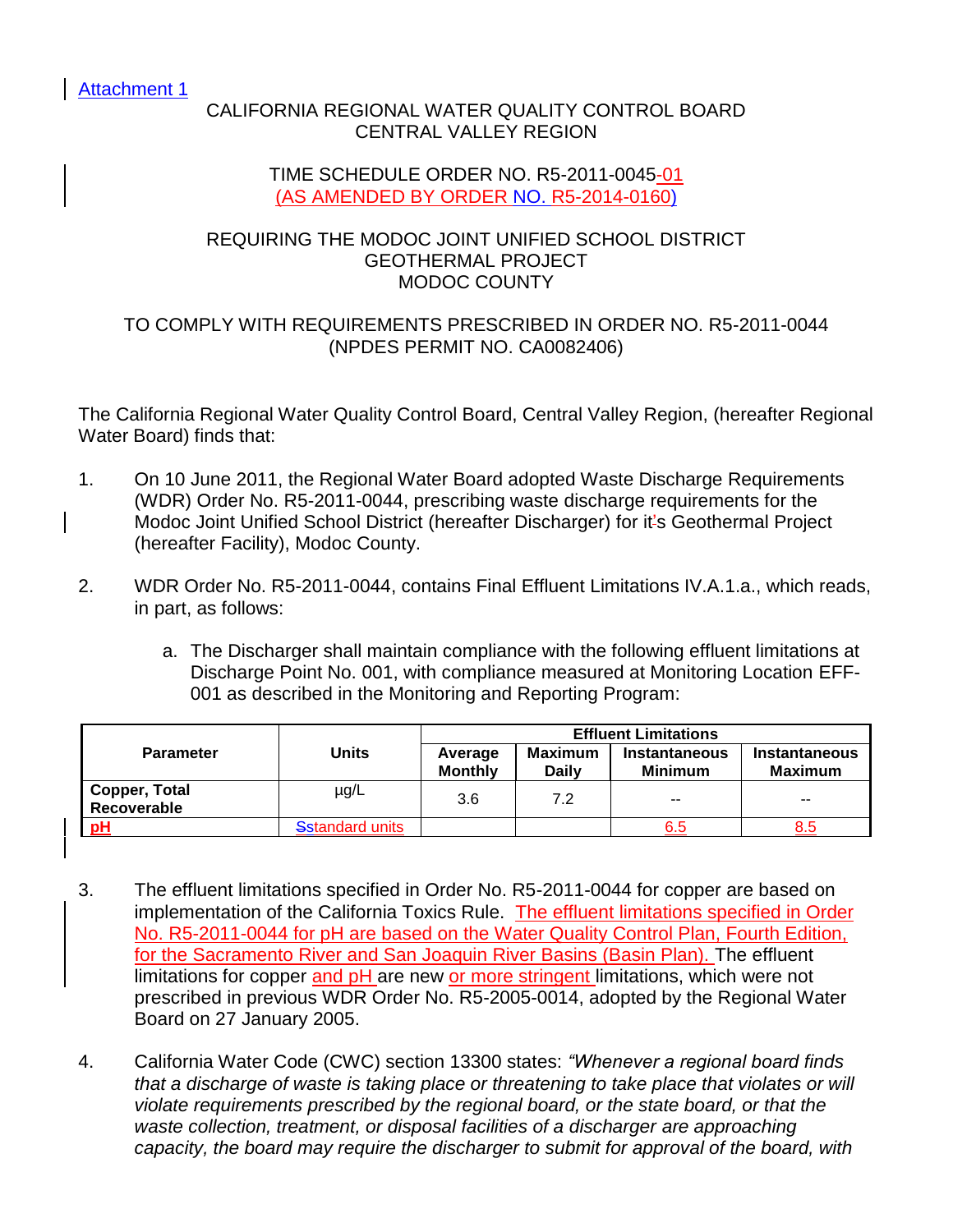*such modifications as it may deem necessary, a detailed time schedule of specific actions the discharger shall take in order to correct or prevent a violation of requirements."*

- 5. On 4 April 2011, the Discharger submitted letter that included justification for a compliance schedule for the new Effluent Limitations for copper. In addition to source control measures (via continued demand-based usage), the Discharger proposes to connect the geothermal system to the City of Alturas' sanitary sewer system. The City of Alturas requires more detailed flow data which will need to be collected over a heating season. The proposal includes one year of data collection, system design in the second year along with budgeting and connection at the beginning of the third school fiscal year.
- 6. On 18 September 2014, the Discharger submitted a request for additional time to comply with final copper effluent limitations. The 18 September 2014 letter also contained a request for a time schedule to come into compliance with the instantaneous maximum pH (maximum pH) effluent limitation. Justification was provided in the letter, which outlined measures taken by the Discharger in order to comply with TSO No. R5-2011-0045 that resulted in unanticipated delays to meet final effluent limits for copper. The Discharger has completed a review and cost estimate for linking the geothermal heating system to the City of Alturas' sanitary sewer system. The Discharger was also approved for a \$3,155,759 award through the California Energy Commission's Geothermal Grant and Loan Program. Additional time is required for the Discharger to determine and complete a final project that allows them to meet final effluent limits.
- 7. The Discharger plans to eliminate Facility discharge to surface water by injection of waste geothermal fluid into the parent aquifer or conveyance of waste geothermal fluid to the City of Alturas' sanitary sewer system. Proposed changes to the discharge location would result in rescission of the Discharger's existing National Pollutant Discharge Elimination System (NPDES) permit. The Discharger plans to submit documentation to begin the California Environmental Quality Act's (CEQA) environmental review process for injection of geothermal waste fluid back into the parent aquifer.
- 6.8. Federal regulations, 40 CFR §122.44 (d)(1)(i), require that NPDES permit effluent limitations must control all pollutants which are or may be discharged at a level which will cause or have the reasonable potential to cause or contribute to an in-stream excursion above any State water quality standard, including any narrative criteria for water quality. Beneficial uses, together with their corresponding water quality objectives or promulgated water quality criteria, can be defined per federal regulations as water quality standards.
- 7.9. In accordance with CWC section 13385(i)(3), the Regional Water Board finds that, based upon results of effluent monitoring, the Discharger is not able to consistently comply with the new effluent limitations for copper and maximum pH. These limitations are new requirements that become applicable to the Order after the effective date of adoption of the waste discharge requirements, and after July 1, 2000, for which new or modified control measures are necessary in order to comply with the limitation, and the new or modified control measures cannot be designed, installed, and put into operation within 30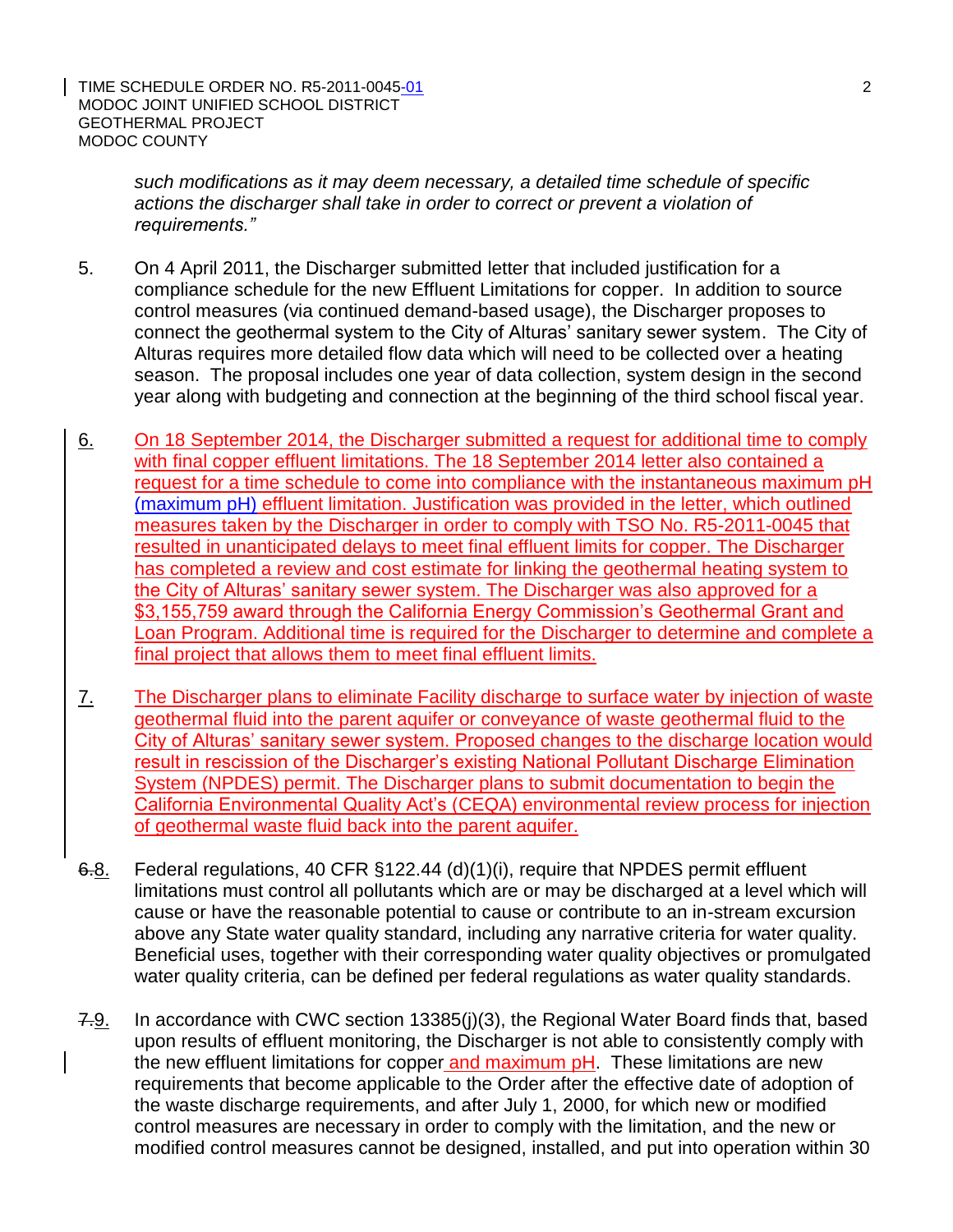TIME SCHEDULE ORDER NO. R5-2011-0045-01 3 MODOC JOINT UNIFIED SCHOOL DISTRICT GEOTHERMAL PROJECT MODOC COUNTY

calendar days. The time schedule in this Order does not exceed five years from the effective date of the new effluent limitations.

- 8.10. Immediate compliance with the new effluent limitations for copper and maximum pH is not possible or practical. The Clean Water Act and the California Water Code authorize time schedules for achieving compliance.
- 9.11. This Order provides time schedules for the Discharger to develop, submit, and implement methods of compliance, including connecting the geothermal system to the municipal sanitary sewer, developing and implementing pollution prevention activities, or constructing necessary treatment facilities to meet these new effluent limitations.
- 10.12. CWC section 13385(h) and (i) require the Regional Water Board to impose mandatory minimum penalties upon dischargers that violate certain effluent limitations. CWC section 13385(i) exempts certain violations from the mandatory minimum penalties. CWC section 13385(j)(3) exempts the discharge from mandatory minimum penalties *"where the waste discharge is in compliance with either a cease and desist order issued pursuant to Section 13301 or a time schedule order issued pursuant to Section 13300, if all the [specified] requirements are met… For the purposes of this subdivision, the time schedule may not exceed five years in length…."*
- 11.13. Compliance with this Order exempts the Discharger from mandatory penalties for violations of effluent limitations for copper only and maximum pH, in accordance with CWC section 13385(j)(3). CWC section 13385(j)(3) requires the Discharger to prepare and implement a pollution prevention plan pursuant to section 13263.3 of the California Water Code. Therefore, a pollution prevention plan will be necessary for copper and pH in order to effectively reduce the effluent concentrations by source control measures.
- 12.14. Since the time schedules for completion of action necessary to bring the waste discharge into compliance exceed one year, this Order includes interim requirements and dates for their achievement. The time schedule does not exceed 5 years.

The compliance time schedule in this Order include interim performance-based effluent limitations for copper and maximum pH. The interim effluent limitations consist of a maximum daily effluent concentration derived using sample data provided by the Discharger. In developing the interim limitations, where there are 10 sampling data points or more, sampling and laboratory variability is accounted for by establishing interim limits that are based on normally distributed data where 99.9 percent of the data points will lie within 3.3 standard deviations of the mean (Basic Statistical Methods for Engineers and Scientists, Kennedy and Neville, Harper and Row, 3rd Edition, January 1986). Where actual sampling shows an exceedance of the proposed 3.3 standard deviation interim limit, the maximum detected concentration has been established as the interim limitation. In developing the interim limitations, when there are less than 10 sampling data points available, the USEPA Technical Support Document for Water Quality- based Toxics Control ((EPA/505/2-90-001), TSD) recommends a coefficient of variation of 0.6 be utilized as representative of wastewater effluent sampling. The TSD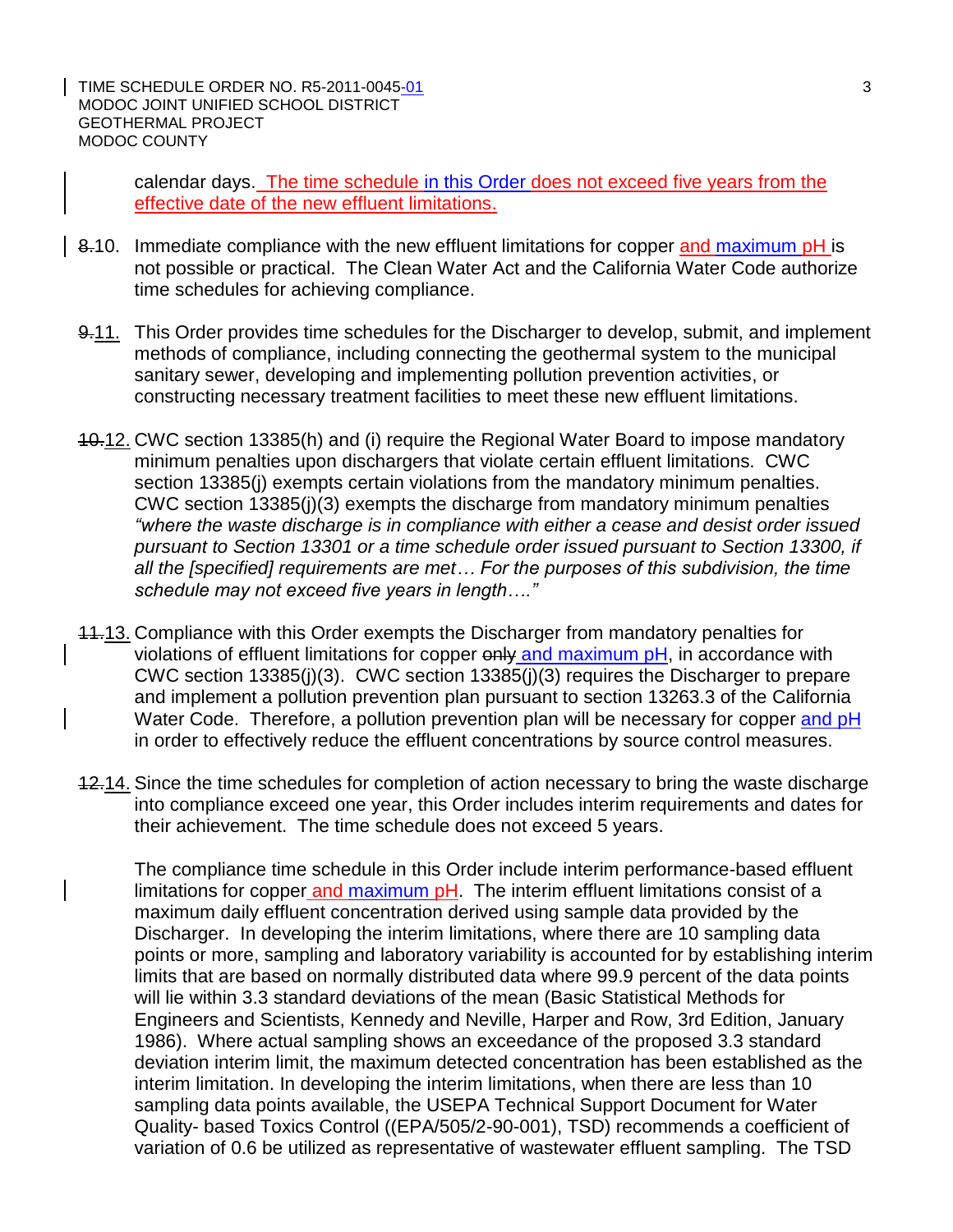#### TIME SCHEDULE ORDER NO. R5-2011-0045-01 4 MODOC JOINT UNIFIED SCHOOL DISTRICT GEOTHERMAL PROJECT MODOC COUNTY

recognizes that a minimum of 10 data points is necessary to conduct a valid statistical analysis. The multipliers contained in Table 5-2 of the TSD are used to determine a maximum daily limitation based on a long-term average objective. In this case, the longterm average objective is to maintain, at a minimum, the current plant performance level. Therefore, when there are less than 10 sampling points for a constituent, an interim limitation is based on 3.11 times the maximum observed effluent concentration to obtain the daily maximum interim limitation (TSD, Table 5-2).

The following table summarizes the calculations of the interim performance-based effluent limitations for copper and maximum pH:

| <b>Parameter</b> | <b>Units</b>      | <b>MEC</b> | <b>Mean</b> | <b>Standard</b><br><b>Deviation</b> | <b>Number of</b><br><b>Samples</b> | <b>Interim</b><br><b>MDEL</b> |
|------------------|-------------------|------------|-------------|-------------------------------------|------------------------------------|-------------------------------|
| Copper           | $\mu$ g/L         | 20         | 14.5        | 5.57                                |                                    | 62                            |
| pH               | Standard<br>units | 9.0        | $- -$       | $\equiv$                            | 16                                 | 9.5'                          |

### **Interim Effluent Limitation Calculation Summary**

MDEL: Maximum Daily Effluent Limitation

<sup>1</sup> Interim instantaneous maximum limitation. Interim value based on past performance.

- 13.15. The Central Valley Water Board finds that the Discharger can maintain compliance with the interim limitation included in this Order. Interim limitations are established when compliance with the final effluent limitations cannot be achieved by the existing discharge. Discharge of constituents in concentrations in excess of the final effluent limitations, but in compliance with the interim effluent limitations, can significantly degrade water quality and adversely affect the beneficial uses of the receiving stream on a long-term basis. The interim limitations, however, establish an enforceable ceiling concentration until compliance with the effluent limitation can be achieved. The Central Valley Water board finds that the time schedule contained herein is as short as possible, taking into account the technological, operational, and economic factors that affect the design, development, and implementation of control measures that are necessary to comply with the final effluent limitations.
- 14.16. On 10 June 2011, in Rancho Cordova, California, after due notice to the Discharger and all other affected persons, the Regional Water Board conducted a public hearing at which evidence was received to consider a Time Schedule Order under CWC section 13300 to establish a time schedule to achieve compliance with waste discharge requirements.
- 15.17. Issuance of this Order is exempt from the provisions of the California Environmental Quality Act (Public Resources Code section 21000, et seq.), in accordance with CWC section 15321 (a)(2), Title 14, of the California Code of Regulations.
- **16.18. Any person adversely affected by this action of the Regional Water Board may petition** the State Water Resources Control Board to review this action. The petition must be received by the State Water Resources Control Board, Office of the Chief Counsel, P.O. Box 100, Sacramento, CA 95812-0100, within 30 days of the date on which this action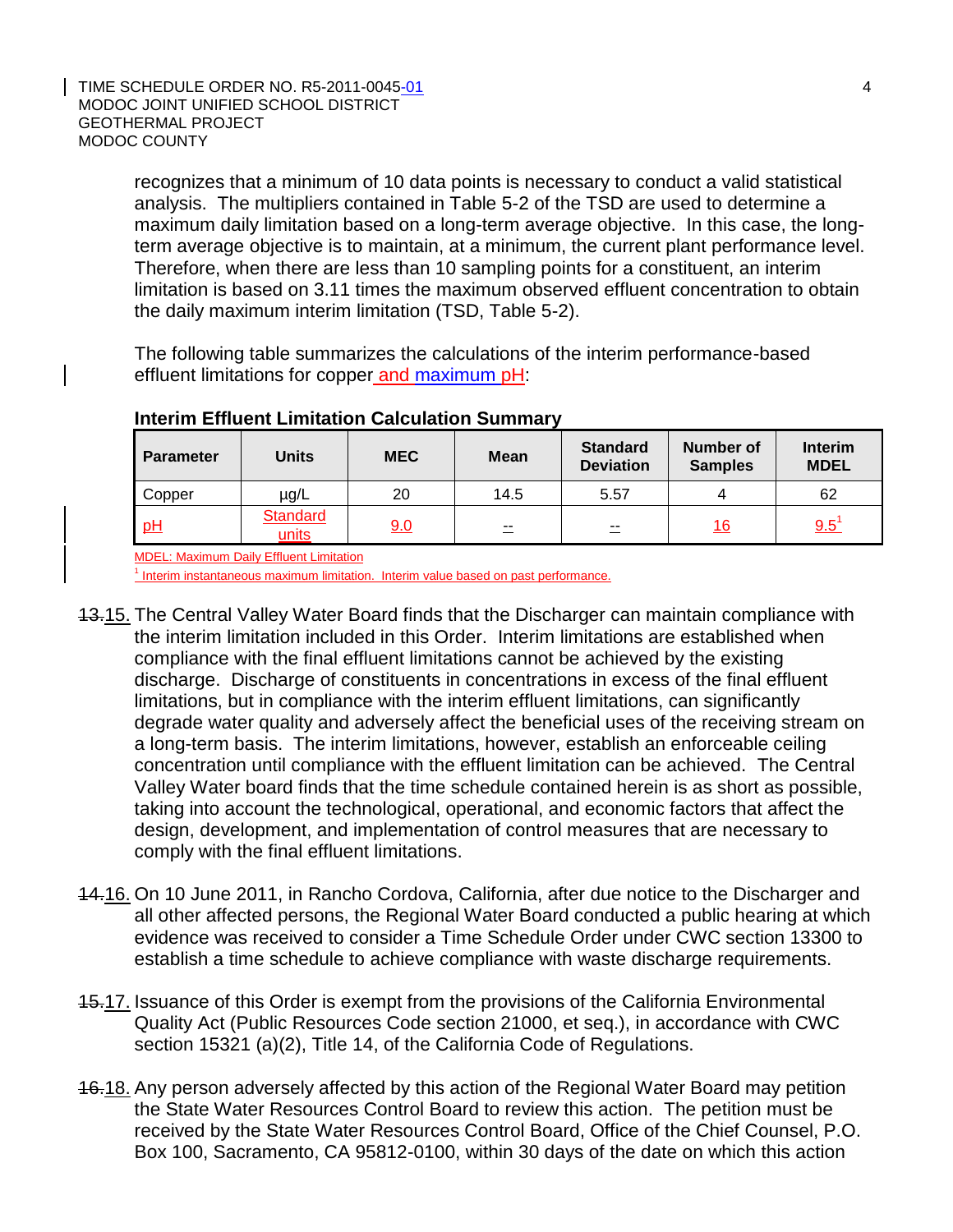TIME SCHEDULE ORDER NO. R5-2011-0045-01 5 MODOC JOINT UNIFIED SCHOOL DISTRICT GEOTHERMAL PROJECT MODOC COUNTY

was taken. Copies of the law and regulations applicable to filing petitions will be provided on request.

# **IT IS HEREBY ORDERED THAT:**

1. The Discharger shall comply with the following time schedule to ensure compliance with the copper and maximum pH effluent limitations at in Section IV.A.1.a contained in WDR Order No. R5-2011-0044 as described in the above Findings: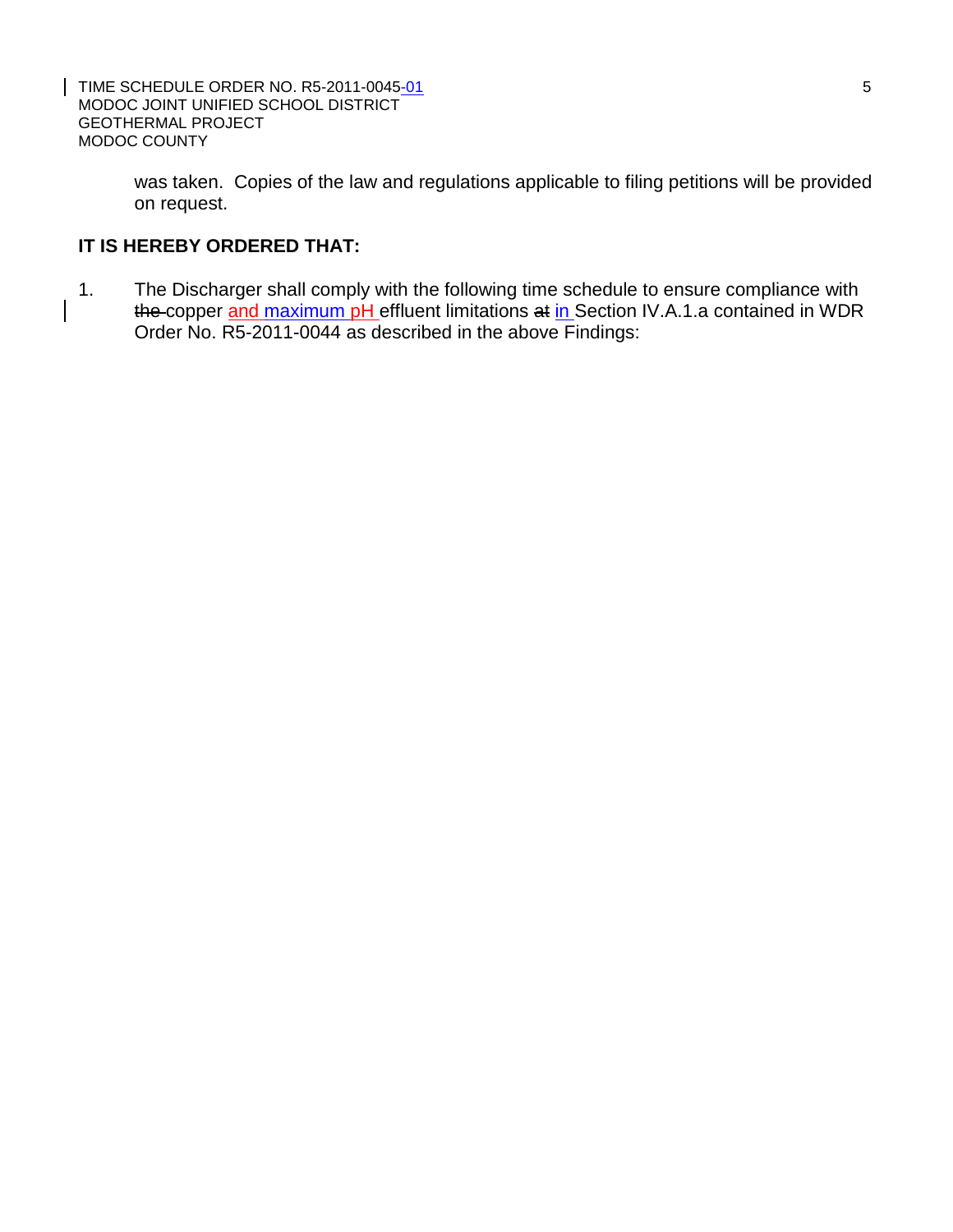#### TIME SCHEDULE ORDER NO. R5-2011-0045-01 6 MODOC JOINT UNIFIED SCHOOL DISTRICT GEOTHERMAL PROJECT MODOC COUNTY

| <b>Task</b>                                                                                                            | <b>Date Due</b>                                                                                                                           |  |  |
|------------------------------------------------------------------------------------------------------------------------|-------------------------------------------------------------------------------------------------------------------------------------------|--|--|
| Submit and implement Pollution Prevention<br>Plan (PPP) <sup>1</sup> pursuant to CWC section<br>13263.3 for copper.    | Within 6 months of the effective date of<br>this Order                                                                                    |  |  |
| Begin collecting data needed for design of<br>connection of the geothermal system to the<br>sanitary sewer.            | Within 6 months after adoption of this<br>Order or the startup of the system for the<br>2011/2012 heating season, whichever is<br>sooner. |  |  |
| Complete data collection.                                                                                              | On or before 30 June 2012.                                                                                                                |  |  |
| Complete data evaluation report and<br>preliminary sewer district connection<br>approval.                              | On or before 31 January 2013.                                                                                                             |  |  |
| Complete the cost estimate and design of the<br>sanitary sewer connection.                                             | On or before 30 June 2013.                                                                                                                |  |  |
| Secure connection project funding.                                                                                     | On or before 30 June 2014.                                                                                                                |  |  |
| Complete sanitary sewer connection.                                                                                    | On or before 30 September 2014.                                                                                                           |  |  |
| Progress Reports <sup>2</sup>                                                                                          | 3030-1 June 2012 and, annually<br>thereafter, after approval of<br>workplan until final compliance                                        |  |  |
| <b>Submit and implement Pollution Prevention</b><br>Plan (PPP) <sup>1</sup> pursuant to CWC section<br>13263.3 for pH. | 1 February 2015                                                                                                                           |  |  |
| Begin environmental review process (e.g.,<br>CEQA)                                                                     | 1 January 2015                                                                                                                            |  |  |
| Submit final design of compliance project                                                                              | 1 June 2015                                                                                                                               |  |  |
| Begin compliance project (e.g. construction)                                                                           | <b>1 January 2016</b>                                                                                                                     |  |  |
| Full compliance with copper and pH effluent<br>limitations                                                             | 30 September 201410 June 2016                                                                                                             |  |  |

1 The PPP shall be prepared for copper and pH, as appropriate, and shall meet the requirements specified in CWC section 13263.3

- 2 The progress reports shall detail what steps have been implemented towards achieving compliance with waste discharge requirements, including studies, construction progress, evaluation of measures implemented, and recommendations for additional measures as necessary to achieve full compliance by the final date.
- 2. The following interim effluent limitations shall be effective immediately. The interim effluent limitations at Discharge Point No. 001 for copper and maximum pH shall be effective up through **30 September 2014 10 June 2016**, or when the Discharger is able to come into compliance, whichever is sooner.